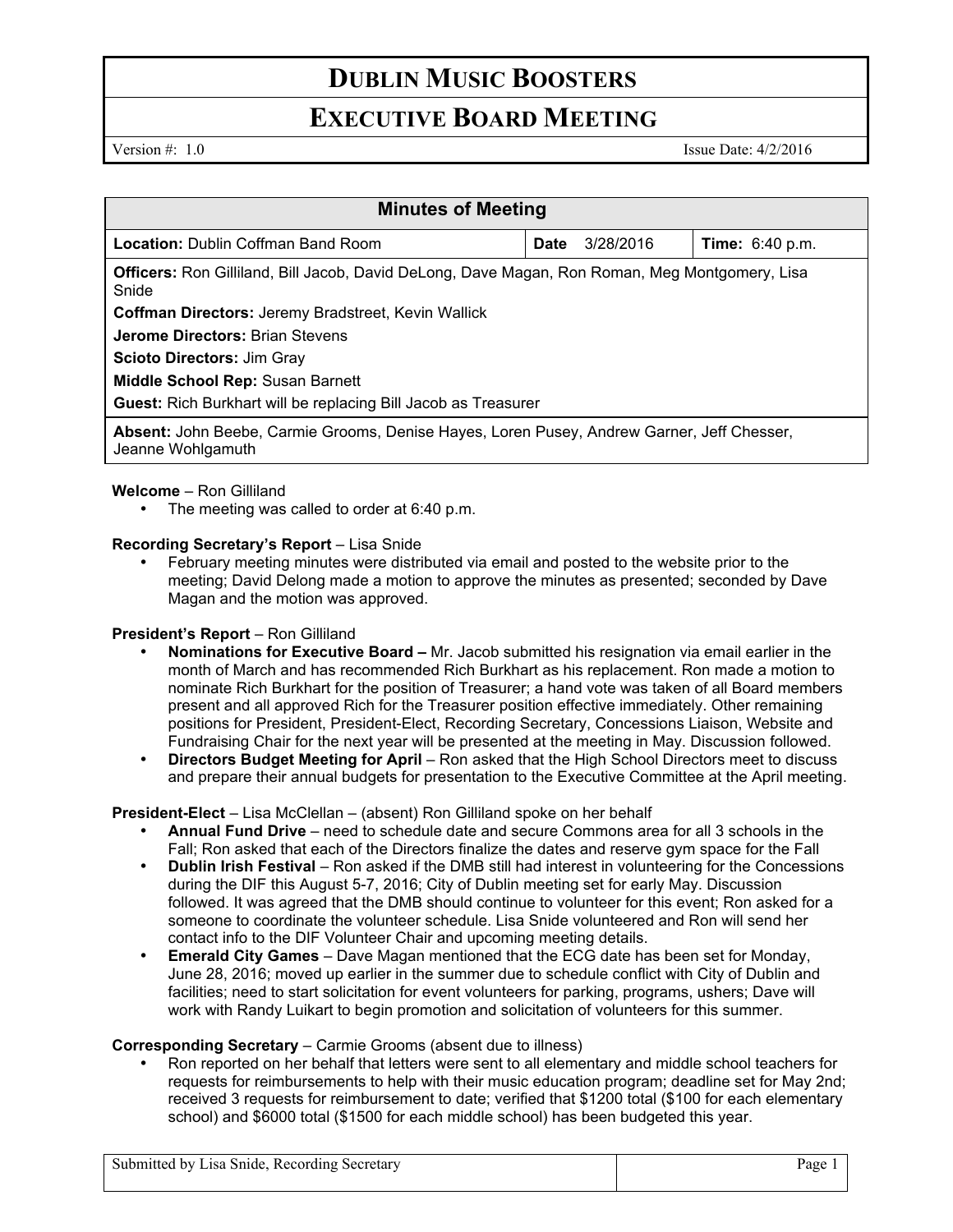# **DUBLIN MUSIC BOOSTERS**

# **EXECUTIVE BOARD MEETING**

Version #: 1.0 Issue Date: 4/2/2016

#### **Treasurer's Report** – Bill Jacob

- Bill distributed financial reports for the period ending February 29, 2016; everything appears in good standing
- Bill also proposed a motion for financial oversight of the Concessions activity to be monitored by the Assistant Treasurers at each high school (see attached motion). Discussion followed. Bill asked that the motion be tabled for approval until next month since John Beebe had some questions and he could not be present tonight.
- Mr. Gray made a request for \$6500 in funds to help offset the remaining expenses for Boston Brass event set for April 19<sup>th</sup> and 20<sup>th</sup> working w/ Scioto High School students and Taiku Drum Group; Discussion followed. It was determined that there should be enough remaining funds in the Scioto Directors Designated Fund to cover things; he will provide an update at the next meeting.
- Bank Statements and Reconciliations were made available for review for anyone interested.

#### **Concessions** – Loren Pusey – (absent – no report)

#### **VP Jerome – David Delong**

- Mattress Sale Fundraiser scheduled for 4/16 at Jerome
- 4/22 & 4/23 OMEA State Contest
- 5/26 First Marching Band rehearsal
- Spring Concessions is open w/ new volunteer purchaser in place and off to a good start
- Jerry Betts Scholarship need Coffman and Jerome candidate selection; deadline 3/31

#### **VP Coffman** – Dave Magan

- Winter concerts held for all bands over the past few weeks
- St. Patricks Day Parade held on Saturday 3/12
- Spamalot musical scheduled next week April 6-9, 2016

**VP Scioto** – Denise Hayes (absent) Mr. Gray reported

• 4/4 & 4/6 – upcoming band/orchestra performances

#### **DIRECTOR UPDATES:**

**Mr. Bradstreet** – Band Camp registrations in progress **Mr. Wallick** – orchestra groups went to Disney over Spring break; good experience **Mr. Stevens** – Spring Musical – Sweeney Todd scheduled next week April 7-9, 2016

#### **NEW BUSINESS - NONE**

#### **Adjournment at 7:37 p.m.**

• David Delong made a motion to adjourn the meeting; seconded by David Magan. Meeting adjourned at 7:37 p.m.

#### **Next Meeting:**

• Monday, April 25th at 6:30pm at Jerome – Agenda and Minutes to be distributed via email and posted to the website.